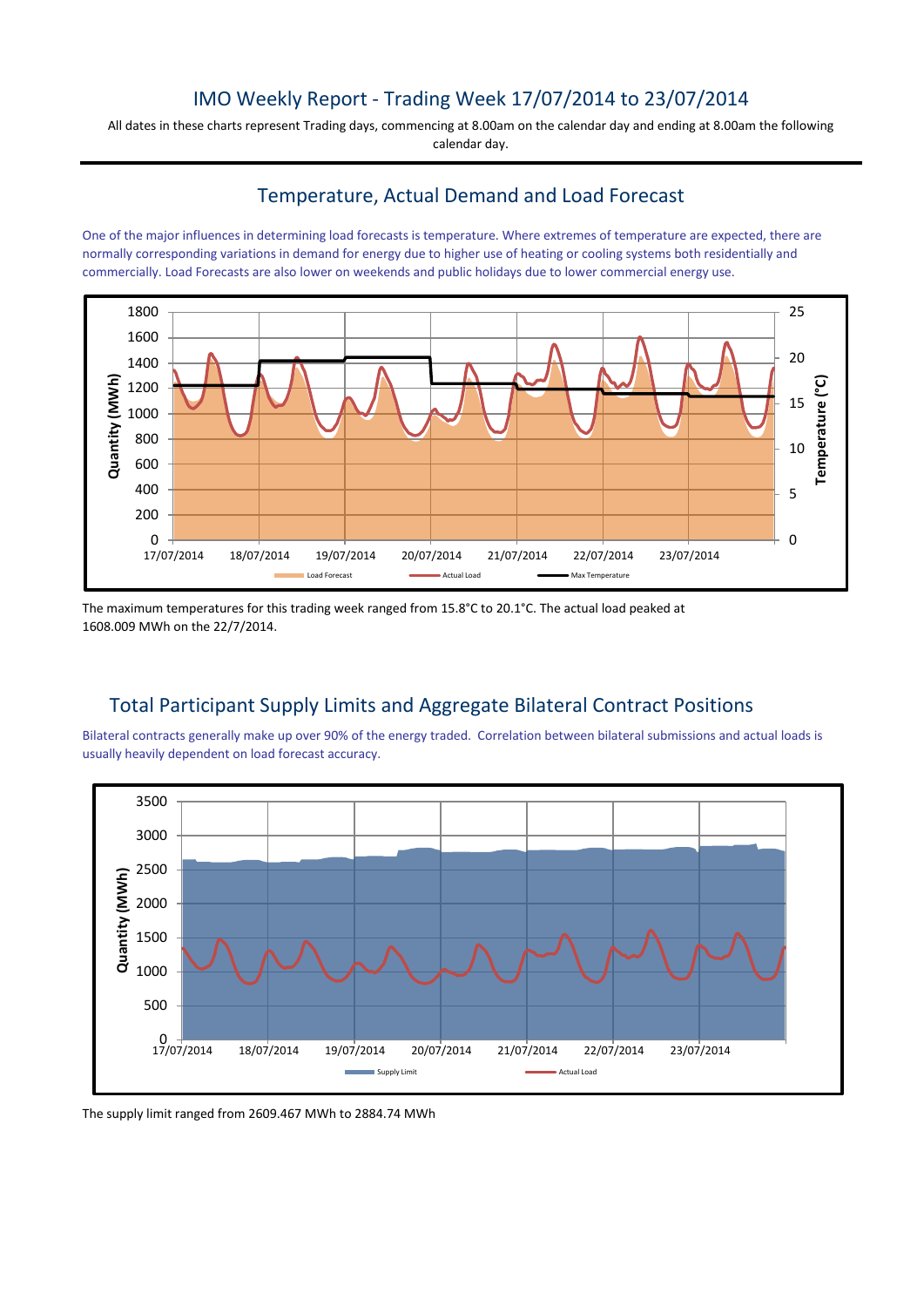#### Net Balancing Market Trades

Bilateral contracts and STEM trading are generally based on the forecast energy requirements of Participants. When the forecast requirements are higher or lower than the actual requirements for a day, this Market energy must be bought and sold in the balancing mechanism. This graph shows the estimated net balancing trades.



The majority of the balancing activity this week occurred within Balancing Demand. The maximum balancing demand for the week reached 221.01 MWh on the 19/7/2014. The maximum balancing supply for the week reached -122.871 MWh on the 18/7/2012.

# Total Traded Energy

This chart represents a comparison between the total net energy that is traded in Bilateral Contracts, the STEM and the balancing mechanism. Balancing Supply represents cases in which the total contract position is greater than the demand and customers must supply energy back to balancing. Balancing Demand represents cases in which the total contract position is less than the demand and customers must purchase energy from balancing.



Total balancing supply equalled -3030.497 MWh whereas total balancing demand equalled 17473.278 MWh. The Total STEM Traded quantity was 17971.004 MWh, with the STEM Clearing Quantity ranging between 24.67 MWh and 136.339 MWh.